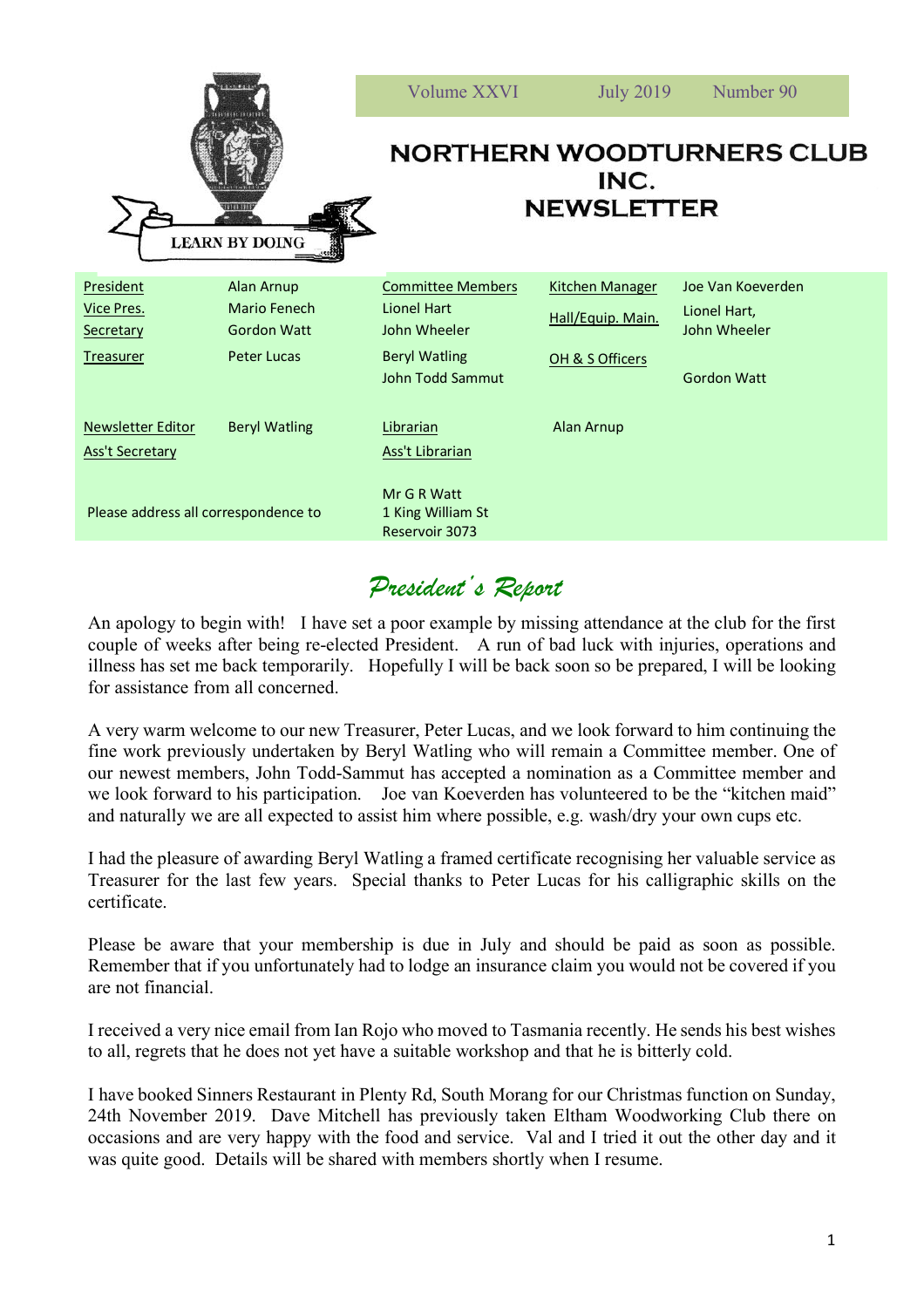A new list will be formulated shortly showing our financial members. We will have some new names on the list as they have recently joined. Please welcome them in and wish them all the best for the future. I will name them in my next report as details come to hand.

I look forward to working successfully with the Committee and fellow members during this forthcoming year and trust we have another happy term of banter and great turning.

Alan



## **Membership**

Membership for the 2019/2020 financial year was due at the AGM. Thank you to those members who have promptly renewed their membership and to those new members who have just joined for this year. Welcome back and welcome.

Just a gentle reminder for those 2018/19 members who intend to renew their membership please do so by the end of August. Technically only paid up members can use the machinery at the club.

There have been a number of accidents at the club house over the years, fortunately none too serious. However we don't want to be in the awkward position of an "unfinancial" member having a serious accident and then wanting to claim on the club insurance. Not only would we have a seriously injured woodturner however the insurance company may rightly refuse to pay and this may put the office bearers and committee members in a bit of a legal quagmire. Let's avoid this situation by paying up as soon as we can, and of course, be as careful as possible in the meantime. We don't want to be in the position of having to refuse entry to our workshops until membership has been paid.

Peter Lucas Treasurer

The fees will remain the same as this year. The base mebership fee is \$60 ie no use of equipment. The fee to use the equipment will be an extra \$35 ie a **total of \$95**.

Payment may be made by

- cash in a named envelope and given to either Peter, Alan or Gordon or,
- cheque or
- **the prefered method**, bank transfer. Our account details are: Westpac Bank, BSB 033067, Account number 151736. Please remember to put your name as a reference.

If you are not renewing your membership then please let Peter Lucas know by email ap.lucas@bigpond.com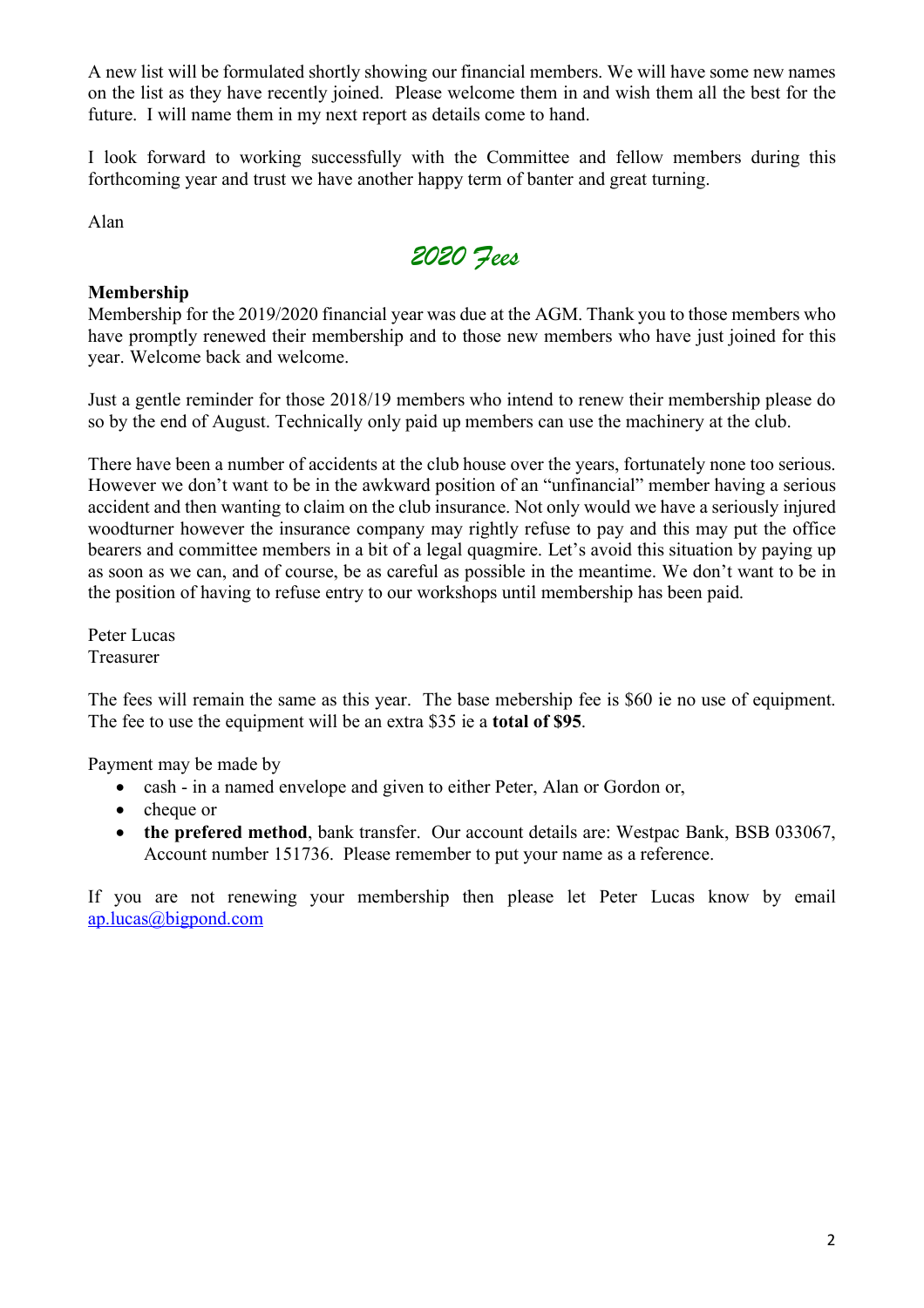## *Show N Tell*



 Joe Van Koeverden has made the lidde box using various timbers, the bowl is from Red Gum and the bud vase is Messmate. The goblets are Banksia nut and Red Gum.





Gordon Watt has made these items. The clock is

Desert Ash, the box on the right is Fijian Mahogany, the other box is Camphor Laurel, Fijian Mahogany and Elm and the bowl is Tiger Myrtle. All have been finished with Livos Oil.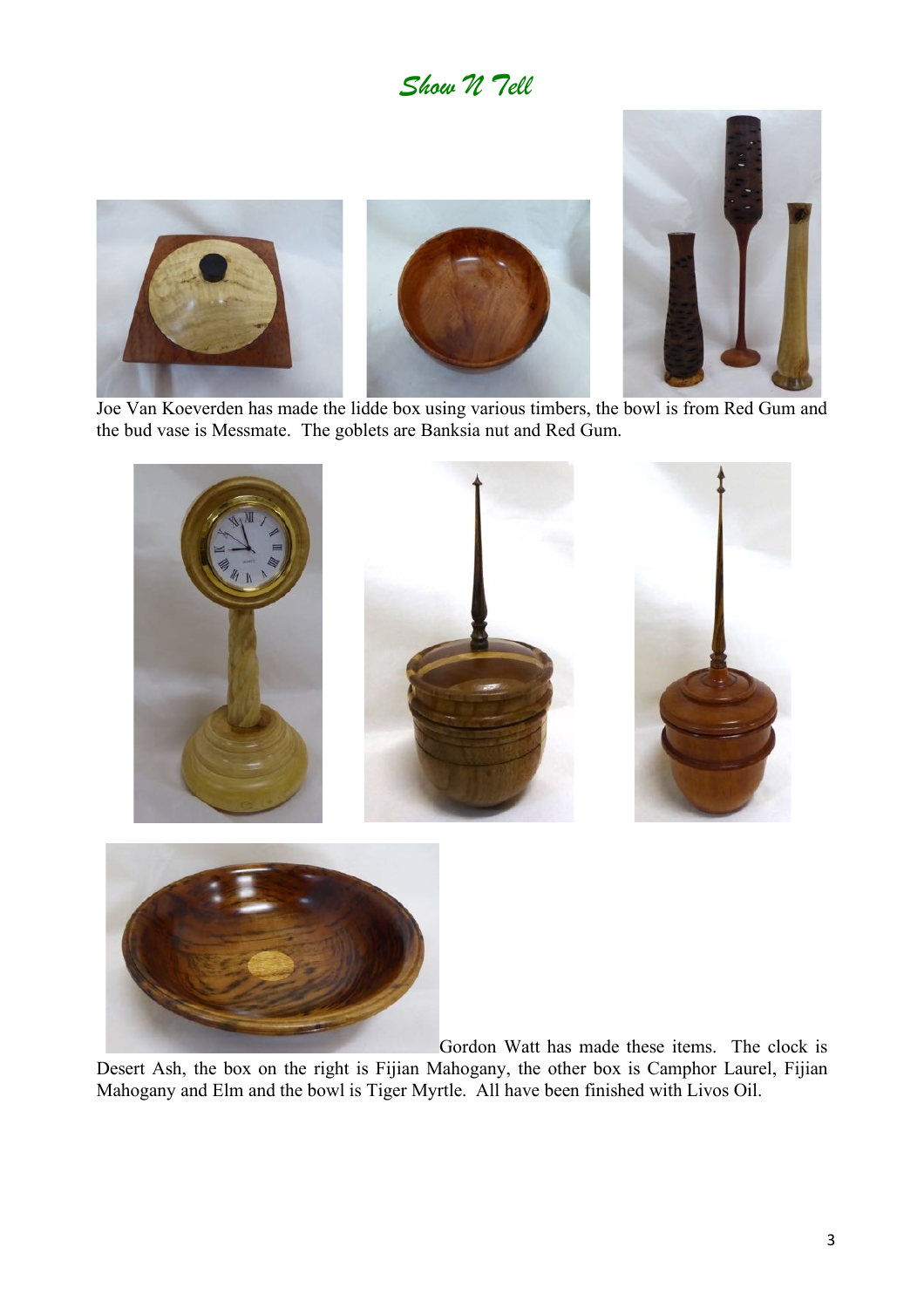

This bowl was made by John Wheeler. He has used Red Gum and finished it with Danish Oil.





Alan Arnup has made this candle holder fromunidentified timber and has finished it with Shellawax.



 Peter Lucas has made these pens. He is experimenting with resin and has smal clock parts in 2 of the pens.



Adam Grinberg is one of our new members. After some tuition, Adam has produced these pens in 6 weeks.

## *Calendar for 2018-2019*

- 23<sup>rd</sup> -25<sup>th</sup> August Timber, Tools & Artisan Show. At Melbourne Show Grounds, Ascot Vale.
- $\bullet$  13<sup>th</sup> 15<sup>th</sup> September Phillip Island weekend. Fully catered, booking essential.
- $21<sup>st</sup> 22<sup>nd</sup>$  September Ballarat Woodworkers show.